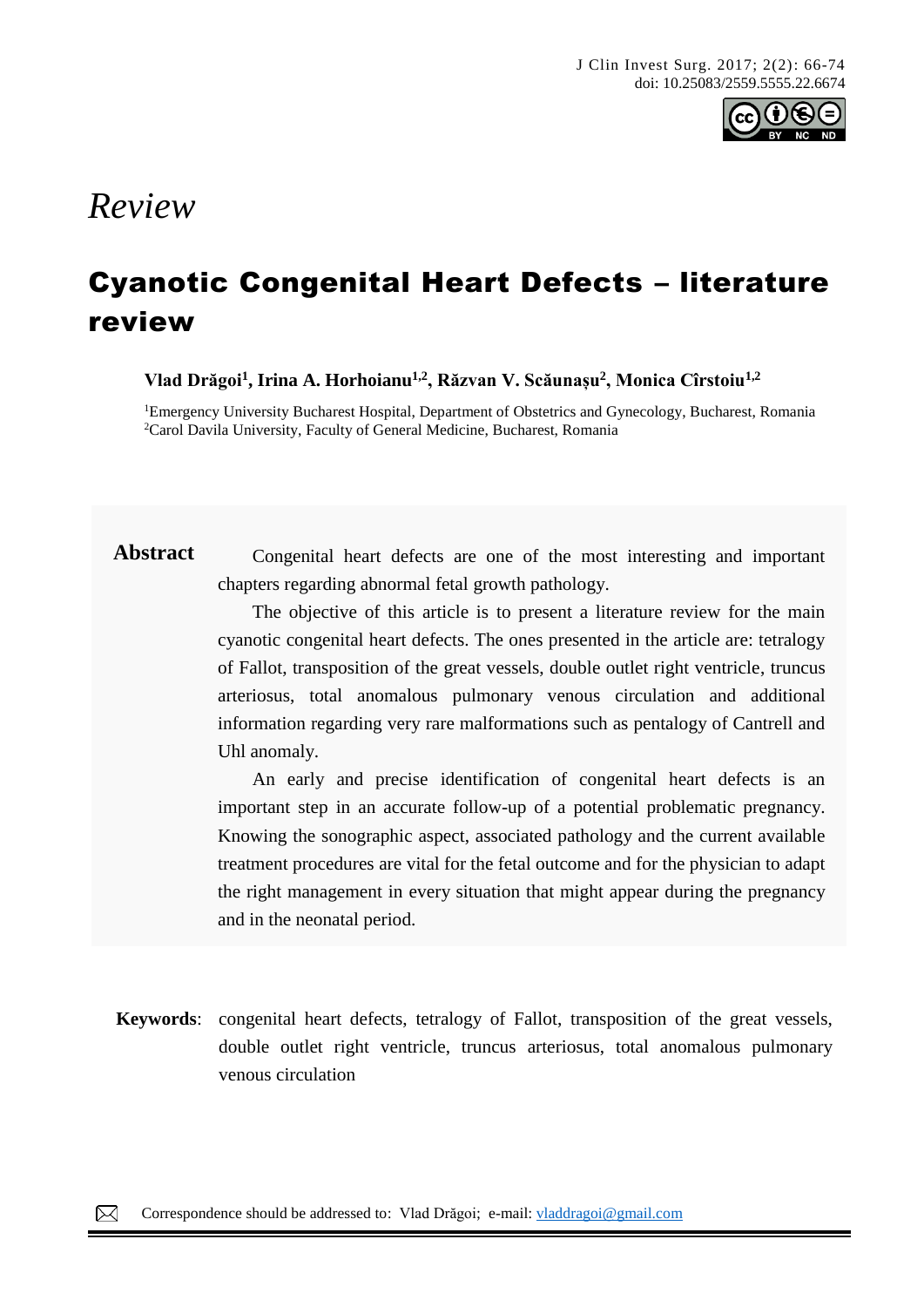# **Introduction**

When dealing with laparoscopy, similar to the open classical surgery, the approach difficulties in case of an acute cholecystitis are inevitable and require a good surgical laparoscopic training in order to diminish the intraoperative risk and to decide the most adequate therapeutic procedure. Fortunately, this type of pathology is a rear one in children and widely benefits from the advantages of laparoscopy.

Congenital heart defects are one of the most interesting and important chapters regarding abnormal fetal growth pathology. The objective of this article is to present a literature review for the main cyanotic congenital heart defects.

# **Discussion**

### *Tetralogy of Fallot (TOF)*

Tetralogy of Fallot is one of the most frequently diagnosed cyanotic congenital heart defects and is characterized by the presence of the following criteria: ventricular septal defect (VSD), overriding aorta, right ventricular outflow tract obstruction, right ventricular hypertrophy (usually diagnosed after birth). If an atrial septal defect (ASD) or a patent ductus arteriosus is present, then the malformation is called pentalogy of Fallot (1).

TOF can be accompanied by duodenal or esophageal atresia, diaphragmatic hernia (does not correlate with the usually high associated chromosomal risk), congenital lobar emphysema, tracheoesophageal fistula, VACTERL (vertebral anomalies – spina bifida, congenital scoliosis, hemivertebrae, anorectal anomalies – anal atresia, renal anomalies, poly/oligodactyly, tracheoesophageal fistula, cleft lip) (2, 3).

The main methods of diagnosis are echocardiography and MRI, used especially during pregnancy, alongside radiography and MDCT (multidetector CT) after birth. At the ultrasound examination the four chambers view does not present any particular significance. There can be identified: the

presence of the VSD, different levels of pulmonary stenosis and the overriding aorta. Furthermore, one should also evaluate the pulmonary valve, the main pulmonary artery and arterial pulmonary branches because they could be hypoplastic.

In utero it is not possible to visualize the hypertrophy of the right ventricle and the pulmonary stenosis level is not significant. The most severe types of TOF are those associated with pulmonary atresia or with absent pulmonary valve syndrome  $(1)$ .

Differential diagnosis is done with common arterial trunk, Ebstein's anomaly, pulmonary atresia, hypoplastic left heart syndrome, double outlet right ventricle (DORV) (2, 3).

TOF is rarely associated with 22q11 microdeletion (diagnosed using FISH technique  $-15%$  of the cases with 22q11.2 or DiGeorge syndrome), however it has an equal distribution with trisomies 21 and 18 (3).

The treatment of TOF is surgical. A definitive corrective surgery is done at 3-6 months (other authors mention a 6-9 month period) from birth by closing the VSD using a patch and performing an infundibulectomy in order to remove the pulmonary artery outflow obstruction. In case of a major obstruction a palliative procedure such as placing a Blalock-Taussig (an aortopulmonary shunt between the left subclavian artery and the left pulmonary artery), Pott (an aortopulmonary shunt between the descendant thoracic artery and the left pulmonary artery) or Waterson (an aortopulmonary shunt between the ascending aorta and the right pulmonary artery) shunt should be done (3, 4).

In an article written by Tongsong et al. four fetuses with TOF were diagnosed (two cases at 25 weeks of gestation, one at 28 and another at 32). In the first fetus on the ultrasound examination the following elements were identified: normal size of the heart with an unmodified four chamber view, a subaortic VSD, an overriding aorta, a smaller main pulmonary trunk in comparison with the root of the aorta and a ratio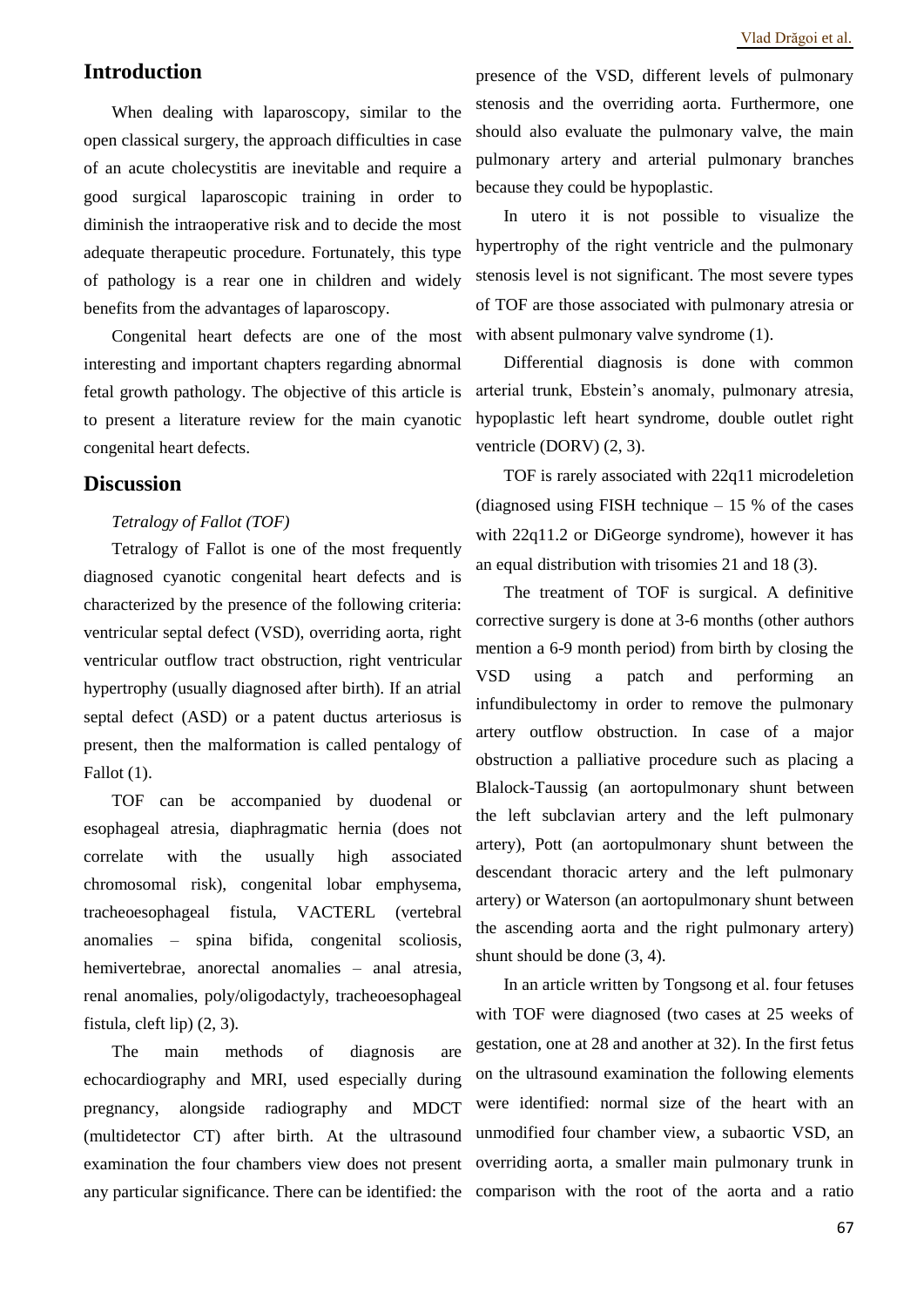#### Cyanotic Congenital Heart Defects – literature review

regarding the size of the great vessels of 1.86 (the surgery that was performed: either a pulmonary valve gestation, such as: ascites, a globally enlarged heart, a (6). mildly enlarged right ventricular hypertrophy - on the four chamber view, a subaortic VSD, an overriding comparing ultrasound examination and diagnosis of aorta, a small main pulmonary trunk, a 1.31 ratio TOF at a pregnancy age of 12-17 weeks with those between the great vessels and a tricuspid and pulmonary regurgitation. In the last case presented by the authors the ultrasound examination showed: a normal sized heart, a VSD, agenesis of the pulmonary trunk, an overriding aorta. The patient delivered a 2010 g fetus at 33 weeks of gestation who survived after the surgical correction the cyanotic defect (5).

The main objective of the study done by Escribano et al. was to evaluate the importance and utility of mid second trimester fetal echocardiography in assessing the postnatal outcome of the cases diagnosed with TOF. They measured the morphological and functional cardiac parameters in two periods of time (between 19- 22 and 34-38 weeks of gestation) of 23 cases diagnosed with TOF. The study population was distributed into two groups: the EI group (newborns who needed a palliative procedure before the corrective surgery of the defect or the ones who needed a corrective surgery before 3 months of age) and the n-EI group (newborns who had a corrective alongside pulmonary atresia and bilateral superior procedure after 3 months of age). The second vena cava, one of which was accompanied by left separation of the cases was done by type of corrective atrial isomerism. In the 2nd group there were identified

normal value reported was 0.90). The parents decided sparing procedure (PVSS) or the placement of a patch to terminate the pregnancy and the diagnosis was (TAP). 96 % of the patients survived and the main confirmed after the autopsy. The second case, parameter used in order to evaluate the postnatal diagnosed at the same age of 25 gestational weeks, had outcome was the pulmonary valve peak systolic the following sonographic elements: the presence of a velocity (PVPSV) measured between 19-22 weeks of right ventricular hypertrophy on the four chamber gestation. A PVPSV of  $\geq 87.5$  cm/s is associated with view, a subaortic VSD, a small main pulmonary trunk a very increased risk of TOF that requires a palliative and an aorta: pulmonary artery size ratio of 2.41. The surgery. Moreover, other parameters (which can be woman gave birth at 38 weeks to a 2740 g fetus and measured in the third trimester) that underline the the diagnosis was confirmed following a neonatal accuracy of a correctly evaluated outcome are: the size echocardiography. There were some particular of the pulmonary valve, the ratio of the pulmonary and elements found in the case diagnosed at 28 weeks of aortic valves and the ratio between the great vessels

> Another paper of Bhat et al. had the purpose of performed after the 17 weeks of gestation. The retrospective study was based on the hospital's experience between 2003 and 2008. A score based of the following criteria was created in order to assess the completeness of the sonographic examination: the pulmonary outflow obstruction and its severity, right ventricular outflow obstruction, pulmonary valve, pulmonary arteries including dimensions, pulmonary arterial flow, systemic and pulmonary venous anatomy, atrioventricular valves, ductus arteriosus, ductus flow, aortic arch morphology, sidedness and flow. The 35 cases diagnosed with TOF were divided into two groups: the 1st group  $-10$  cases (diagnosed at 12-17 weeks of gestation) and the 2nd group (diagnosed at > 17 weeks of gestation). The distribution of the 1st group was as following: seven fetuses with TOF with pulmonary stenosis and antegrade flow through the ductus arteriosus, one case of TOF/DORV and ectopia cordis, two of TOF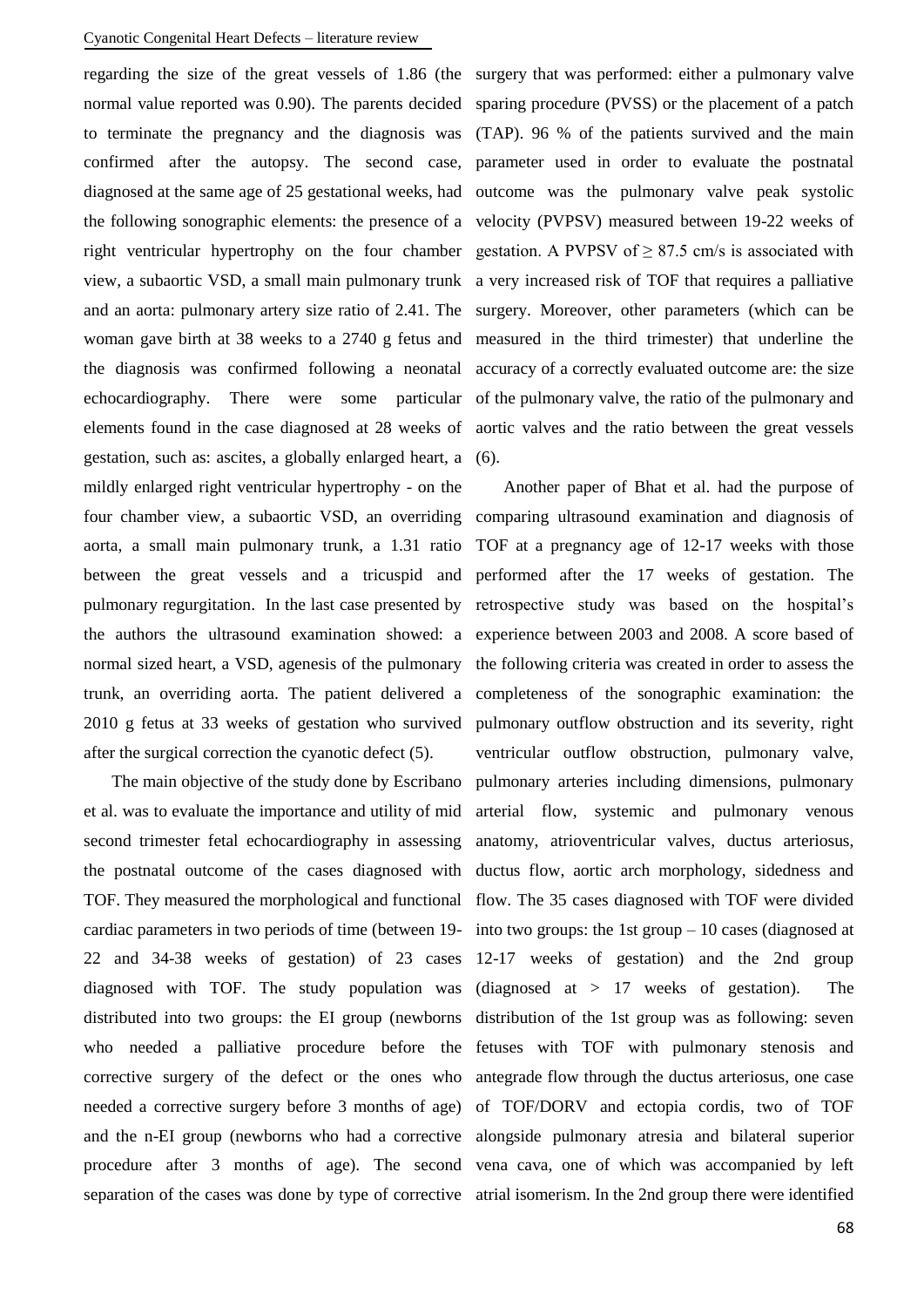9 cases with pulmonary stenosis, 9 with pulmonary atresia, 3 TOF/DORV and 4 with absent pulmonary valve (7).

### *Transposition of the great vessels (TGA)*

TGA is a cyanotic congenital heart defect characterized by an abnormal origin of the great vessels.

There are two types of TGA:

• L-loop transposition, congenitally corrected TGA, with both a atrioventricular and ventriculoarterial discordance: the left atrium is connected via a tricuspid valve to the right ventricle where the aorta emerges and the right atrium is connected via a mitral valve to the left ventricle where lies the origin of the pulmonary artery.

• D-loop transition, a pure ventriculo-arterial discordance (which is our main area of focus) (15). Differential diagnosis is done with corrected TGA and DORV (15).

Normally, TGA is not associated with other defects, the risk of non-chromosomal anomalies being very low. Some authors describe associations with maternal gestational diabetes, congenital anomalies of the coronary arteries, Ebstein's anomaly, tricuspid valve anomalies, septal defects and rarely with pulmonary stenosis (2, 3).

The diagnostic methods are identical to the ones presented at TOF. At the ultrasound examination we encounter a normal four chambers view. The diagnosis is made by evaluating the outflow tracts, where one could observe that the normal anatomical crossover between the two great vessels is absent. The aorta starts from the anterior part of the right ventricle and the pulmonary artery emerges from the posterior part of the left ventricle, therefore the normal three chambers view cannot be examined (2, 3).

The treatment is surgical: palliative or corrective. The palliative surgery is represented by the Senning and Mustard procedures performed at 3 months of age. The Rashkind surgery is used in TGA cases in which the ventricular sept is unaffected. The Jatene arterial

switch is the main corrective procedure and implies the transection and positioning of the great vessels in their correct anatomical sites (3, 4). The Rastelli surgery is the standard procedure recommended in case of the association of a TGA, a DSV and a pulmonary stenosis (8).

A study carried out by Bertagna et al. had a population of 68 cases of TGA, which were divided into two groups: 32 of which were diagnosed prenatally – 47.1 % (PND+) and 36 after birth (PND-). All of the 68 cases had a normal nuchal translucency measured between 11 and 13 weeks and 6 days of gestation. In the PND- group heart anatomy was considered to be normal in 75 % of fetuses evaluated in the 2nd and 3rd trimesters. However, in the rest of the cases the fetal heart could not be correctly visualized in the 2nd trimester, even though at the 3rd trimester scan it seemed to be normal. Therefore, the main inconvenient in evaluating and diagnosing correctly the pathology such as TGA is represented by maternal obesity. The authors suggested the fact that a reevaluation or using transvaginal ultrasound might increase the accuracy of an early diagnosis of TGA (9).

Escobar-Diaz et al. conducted a study, which had the main objective of evaluating the success rate of prenatal diagnosis of TGA (the form with an intact ventricular septum). The population studied was made up of 340 patients with TGA, 81 of which were diagnosed prenatally (24 %). The success rate of diagnosis went from 6 % between 1992-1995 to 41 % between the years 2008-2011. The newborns, which were prenatal diagnosed suffered a balloon atrial septostomy procedure (Rashkind surgery) earlier than those in which the defect was discovered after birth. An early diagnosis also meant that there were fewer cases where mechanic ventilation was needed (10).

# *Truncus Arteriosus (TA)*

Truncus Arteriosus is a cyanotic congenital defect characterized by the presence of a VSD and a single artery, which emerges from the base of the heart,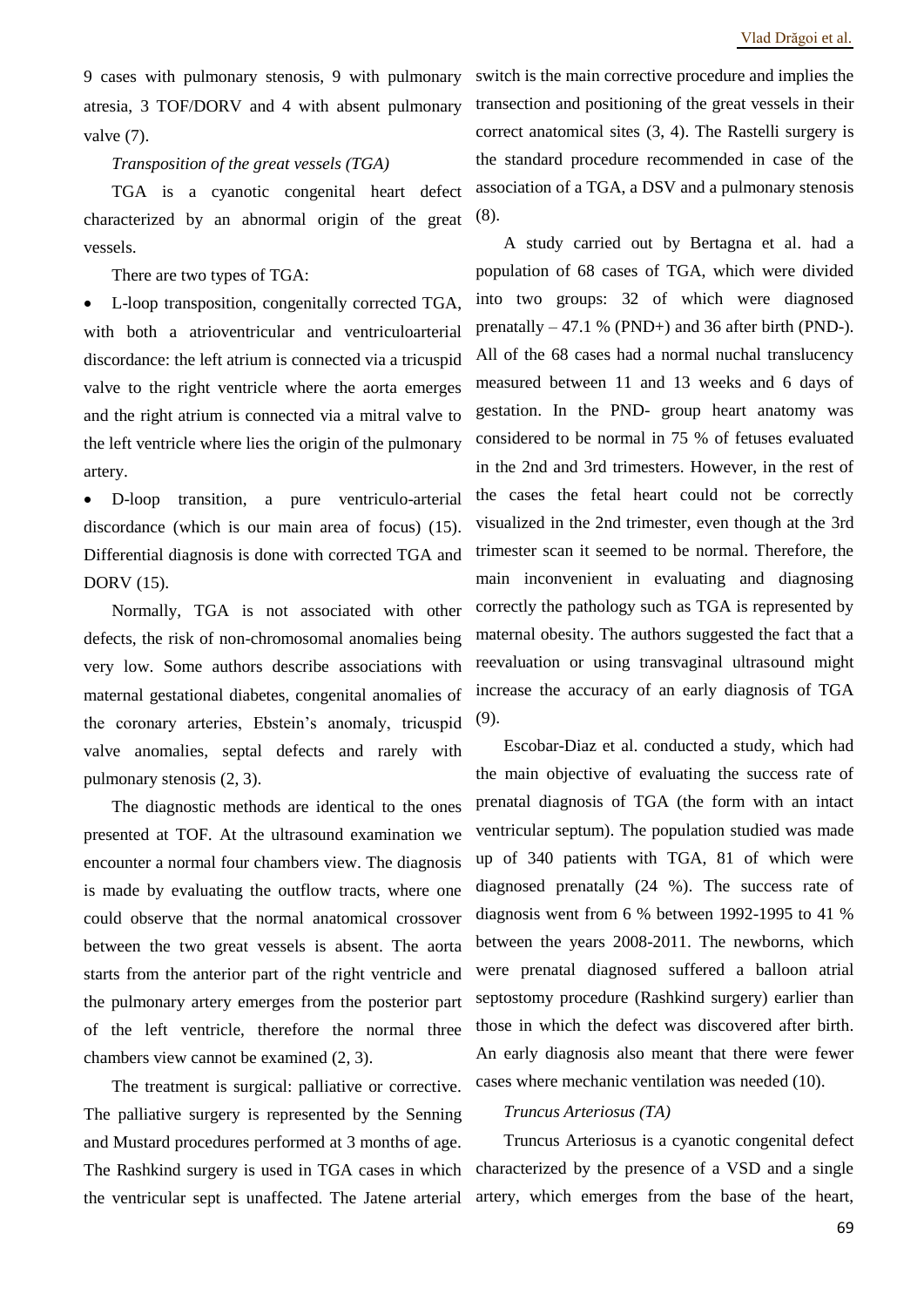#### Cyanotic Congenital Heart Defects – literature review

which has the role of ensuring systemic, coronary and pulmonary circulation. There are several ways of classifying this pathology. Based on the one made by Collett and Edwards there are 4 types of TA:

Type 1 (the most frequent case) both the aorta and the main pulmonary artery have their origin in the truncus arteriosus

• Type 2- pulmonary arteries emerge from the posterior part of the truncus, one next to the other

• Type 3 (the rarest form) pulmonary arteries emerge from either of side of the truncus

• Type 4 is now considered to be a form of pulmonary atresia associated with a VSD, because none of the pulmonary artery branches emerge from the truncus (3).

The diagnostic methods are the same as the ones as follows: mentioned at TOF. At the ultrasound examination the four chamber view is usually normal. The diagnosis is  $\bullet$ made by identifying the VSD, the origin of the  $\bullet$ pulmonary arteries, the evaluation of the truncal valve which is frequently connected to both ventricles and VSD it is associated with: can be associated with dysplasia, regurgitation or stenosis. Differential diagnosis is made with  $\bullet$ pulmonary atresia associated with VSD. There is a heart) high-risk association with 22q11 microdeletion (20-30  $\bullet$ % of cases) and a rare link with trisomies 13 and 18 was also reported. Regarding other defects, truncus aortic arch, a right-sided aortic arch or by the 4). CHARGE syndrome (coloboma, congenital heart defects, intellectual disability, genital hypoplasia, deafness) (3, 11).

The treatment is surgical and is performed in the neonatal period with the closure of the VSD, the repair of the truncal valve, the placement of an allograft between the right ventricle and the pulmonary arteries which are first transected from the truncus arteriosus and then reattached (2).

between 1992-2007 were analyzed. 32 % of the and DiGeorge syndrome. That being said, karyotyping

population was diagnosed prenatally; however 5 of these cases were false positive. Out of 28 fetuses diagnosed at less than 24 weeks of gestation, 19 did not survive (in 17 cases a termination of pregnancy was decided and 2 cases were due to intrauterine death). 19 patients diagnosed in utero with TA survived after birth, however two died before a corrective procedure was performed and four a short while after undergoing surgery  $(12)$ .

#### *Double Outlet Right Ventricle (DORV)*

DORV is a cyanotic congenital malformation in which both the aorta and the pulmonary artery emerge from the right ventricle.

There are many types of DORV. Regarding the position of the great vessels, DORV can be classified

- Side by side
- Abnormal right side positioning
- Abnormal left side positioning (3, 4)

Another way to classify DORV is by the type of

• DORV with a subaortic VSD

• DORV with a subpulmonary VSD (Taussig-Bling

DORV with a VSD situated under the great vessels (doubly committed)

arteriosus may be accompanied by an interrupted proximity of the great vessels (non/ un committed) (3, • DORV with a VSD, which is not situated in the

> The diagnostic methods are the same as the ones mentioned at TOF. At the ultrasound examination the four chambers view does not help in establishing the diagnosis. The great vessels outflow tracts are parallels, both ventricles are normal in size (if there is not an underlying atrioventricular valve atresia). The next step is to identify the VSD and its location (3).

In an article written by Swanson et al. 136 patients anomalies is relatively high (12-45 %), especially with diagnosed in utero or less than 60 days of age with TA trisomies 18 and 13 and in fewer cases with trisomy 21 Differential diagnosis is done with TOF and TGA. The risk of DORV being associated with chromosomal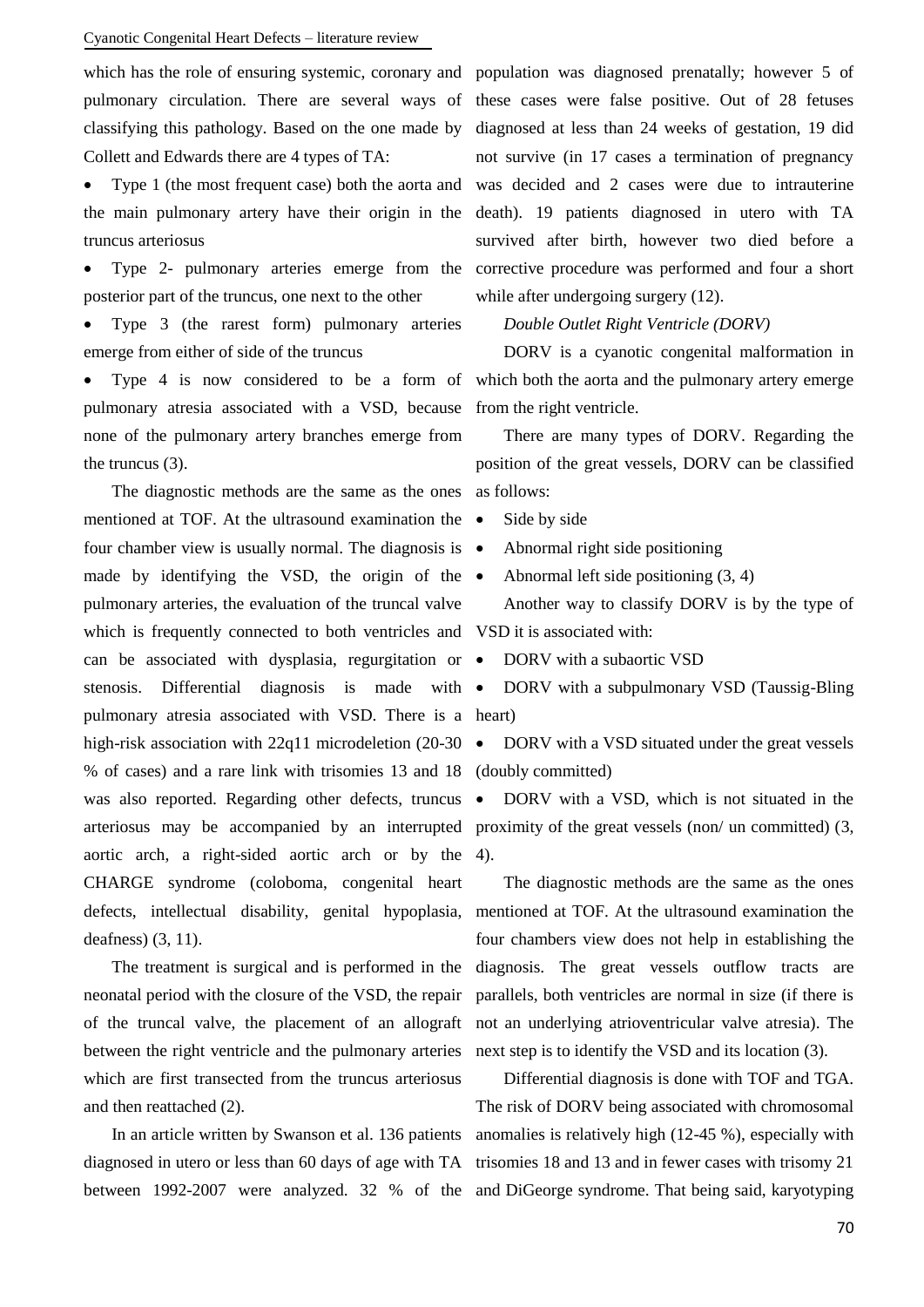is a must. DORV can be accompanied by both cardiac defects such as: congenital pulmonary stenosis, coarctation of the aorta, right sided aortic arch, anomalous pulmonary venous circulation, as well as extracardiac ones, especially of gastrointestinal nature (tracheoesophageal fistula) or central nervous system malformations.

The treatment is surgical and is highly dependent on the type of DORV diagnosed and the severity of the defect. It has to be carried out in the neonatal period and the main objectives are: establishing an unobstructed flow at both outflow tracts and the closure of the ventricular septal defect. If DORV is associated with a subaortic VSD, the procedure used is similar to the one presented at TOF. If the VSD is a subpulmonary one, an arterial switch will be placed. Furthermore, in the presence of an obstruction at the pulmonary artery outflow tract a simple or modified (Rastelli) REV procedure (Réparation à l'Etage Ventriculaire) will be performed (3, 4).

Kim et al. conducted a study in which there were identified 19 cases with DORV out of a total of 987 ultrasound examinations performed. 3 out of 19 cases ended with the termination of the pregnancy and 4 out of the 13 cases confirmed with DORV survived 28 days after birth. Prenatal evaluation of the VSD type had a success rate of 100 % (14 out of 14 cases) and had the following results: 8 VSD were subpulmonary, 6 subaortic, 2 uncommitted and 1 double committed. The same studies also suggest the fact that the outcome in case of pathology such as DORV is poor and associated with a mortality of 69 % (13).

In another study which had the purpose of evaluating DORV cases diagnosed prenatally, Hartge et al. discovered 21 cases who underwent fetal karyotyping resulting in 3 fetuses with trisomy 18 and one with trisomy 21. 61,19 % of the fetuses were alive at birth, four of these suffering Rastelli maneuvers, one a Fontan intervention and three a resection of a coarctation of the aorta (14).

Gedikbasi et al. identified in a retrospective study 21 fetuses with DORV. 7 of these cases ended with the pregnancy being terminated of which 3 cases also had associated chromosomal anomalies  $-1$  case of trisomy 21 and 2 of trisomy 18 – and 1 was accompanied by the presence of an encephalocele. The success rate of the prenatal diagnosis (the VSD, the outflow obstruction of the great vessels and their spatial relationship) was of 87,5 % (14/16 cases). The poor outcome of this congenital heart disease is further emphasized by this study in which only 2 newborns survived beyond 6 months of age  $(15)$ .

*Total Anomalous pulmonary venous circulation (TAPVC)* 

TAPVC is a cyanotic congenital heart defect in which pulmonary venous return is carried out abnormally at any heart level with the exception of the left atrium and all the four pulmonary veins establish aberrant connections.

After Darling's classification these are the following types of TAPVC:

Type  $1$  – supracardiac (the most frequent case) – the trajectory of the abnormal pulmonary veins ends at a supracardiac level where they unite and form a left vertical vein

Type  $2$  – cardiac – the pulmonary veins carry out their drainage into the coronary sinus and right atrium

Type  $3$  – infracardiac – the pulmonary veins unite behind the left atrium thus creating a common descending vertical vein

Type  $4$  – mixed (the rarest case) – the pulmonary veins establish abnormal connections at different levels of the heart (3, 10).

The diagnostic methods are the same as the ones mentioned at TOF. At the ultrasound examination the first signs that show the presence of a TAPVC are represented by a moderate ventricular disproportion and an enlarged pulmonary artery in comparison to the aorta. Furthermore, other signs that suggest such a defect are: the impossibility of establishing a direct venous connection with the left atrium (the absence of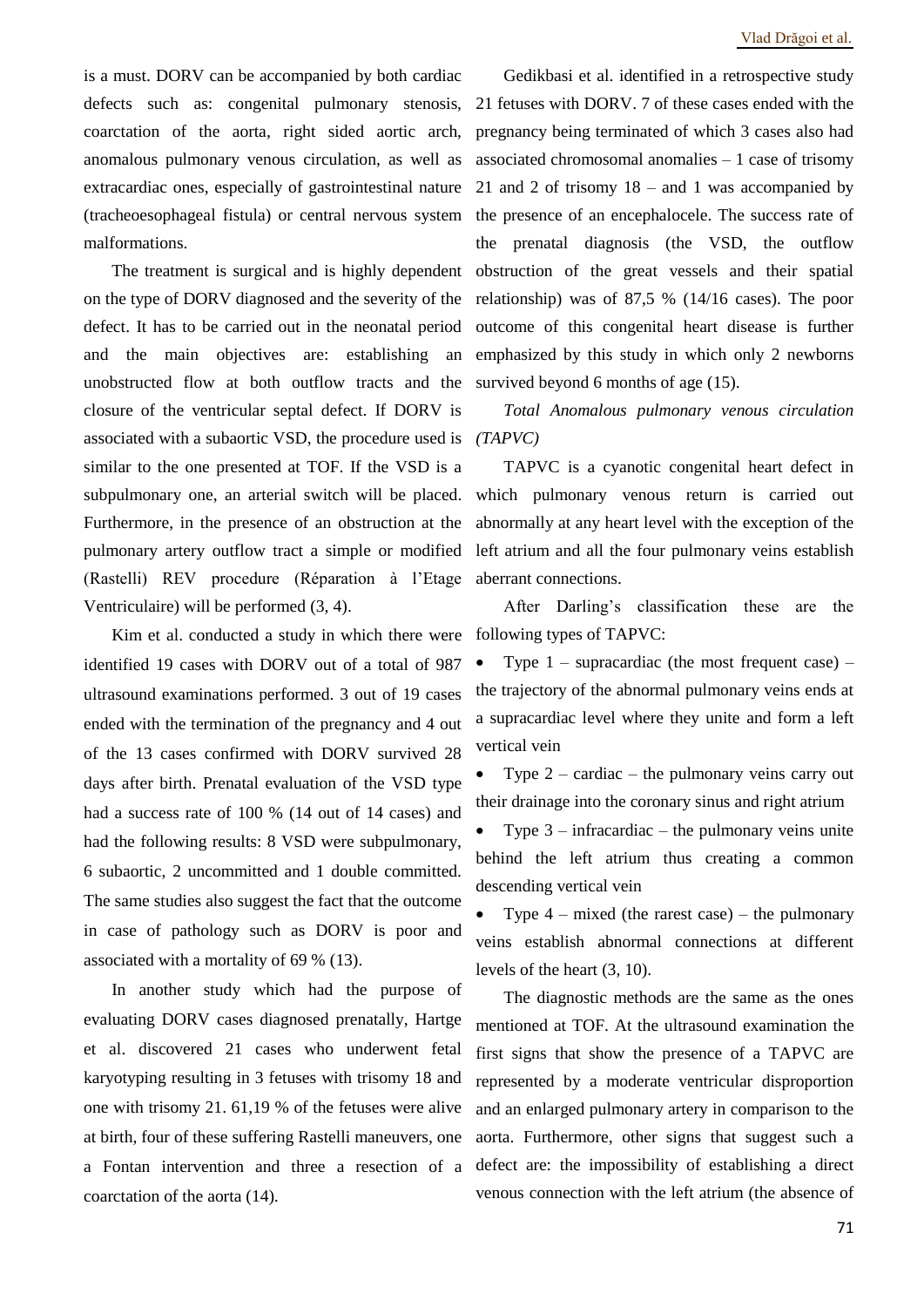#### Cyanotic Congenital Heart Defects – literature review

venous return), the visualization of a vein with an ascending or descending trajectory, the detection of a venous confluence space behind the left atrium (3, 4).

Differential diagnosis is done with coarctation of the aorta. TAPVC is frequently associated with complex defects, which are included in the situs ambiguous spectrum (2, 3).

The treatment is surgical and has to be carried out in the first two months of age. The procedure consists in establishing a correct anatomical link between the pulmonary veins and the left atrium (2, 3).

Ganesan et al. conducted a retrospective study, which included 27 patients diagnosed prenatally with TAPVC. The following types of TAPVC were identified: type  $1$  – supracardiac – 18 cases, type 2 cardiac  $-1$  case, and type  $3$  – infracardiac (7 cases). The ultrasound elements, which were present in the majority of examinations, were the absence of a visible connection between the pulmonary veins and the left atrium (100 %) and the presence of visible venous confluence discovered at the four chambers view. Moreover, pulmonary venous abnormalities have been identified in 25 out of 26 fetuses at the Doppler spectral scan  $(16)$ .

*Special mentions*

• Pentalogy of Cantrell

Pentalogy of Cantrell is a rare syndrome characterized by the following malformations: omphalocele, ectopia cordis, diaphragmatic, pericardium and cardiac defects (VSD, ASD – atrial septal defect, TOF, TAPVC or left ventricle diverticulum) (17, 18).

The diagnostic methods are the same as the ones mentioned at TOF.

The survival rate associated with this pathology is very low, especially if all the elements associated with the syndrome are present (3, 17).

• Uhl Anomaly

Uhl anomaly or the "parchment heart" is a very  $3$ . rare cyanotic congenital heart disease characterized by

the almost total absence of the right ventricle myocardium, but with normal functioning of the tricuspid valve.

At the ultrasound examination one can see an enlarged right ventricle, with a thin and hypokinetic wall. Furthermore, a moderate regurgitation of the tricuspid valve, a pericardial effusion and polyhydramnios can be also noted (19).

Differential diagnosis is done with Ebstein's anomaly and arrhythmogenic right ventricular dysplasia (19, 20).

# **Conclusions**

An early and precise identification of congenital heart defects, both cyanotic and non-cyanotic, is an important step in an accurate follow-up of a potential problematic pregnancy. Knowing the sonographic aspect, associated pathology and the current available treatment procedures is vital for the fetal outcome and for the physician to adapt an adequate management in every situation that might appear during the pregnancy and in the neonatal period. Of outmost importance is also the fact that ultrasound examinations should be done by properly trained OB-GYN doctors who are specialized in this domain and in fetal morphology in order to establish an early and proper diagnosis.

# **References:**

- 1. Coady AM, Bower S. Twinning's Textbook of Fetal Abnormalities, 3rd Edition. *Elsevier* 2015; 336-93. ISBN: 978-0-7020-4591-2
- 2. Creasy R.K., Resnik R, Besnik R., Iams J.D., Lockwood C.J., Moore T., Greene M.F., Creasy and Resnik's Maternal-Fetal Medicine: Principles and Practice, 7th Edition. *Elsevier* 2014; 852-77. ISBN: 978-1-4557-1137-6
	- 3. Paladini D, Volpe P. Ultrasound of Congenital Fetal Anomalies: Differential Diagnosis and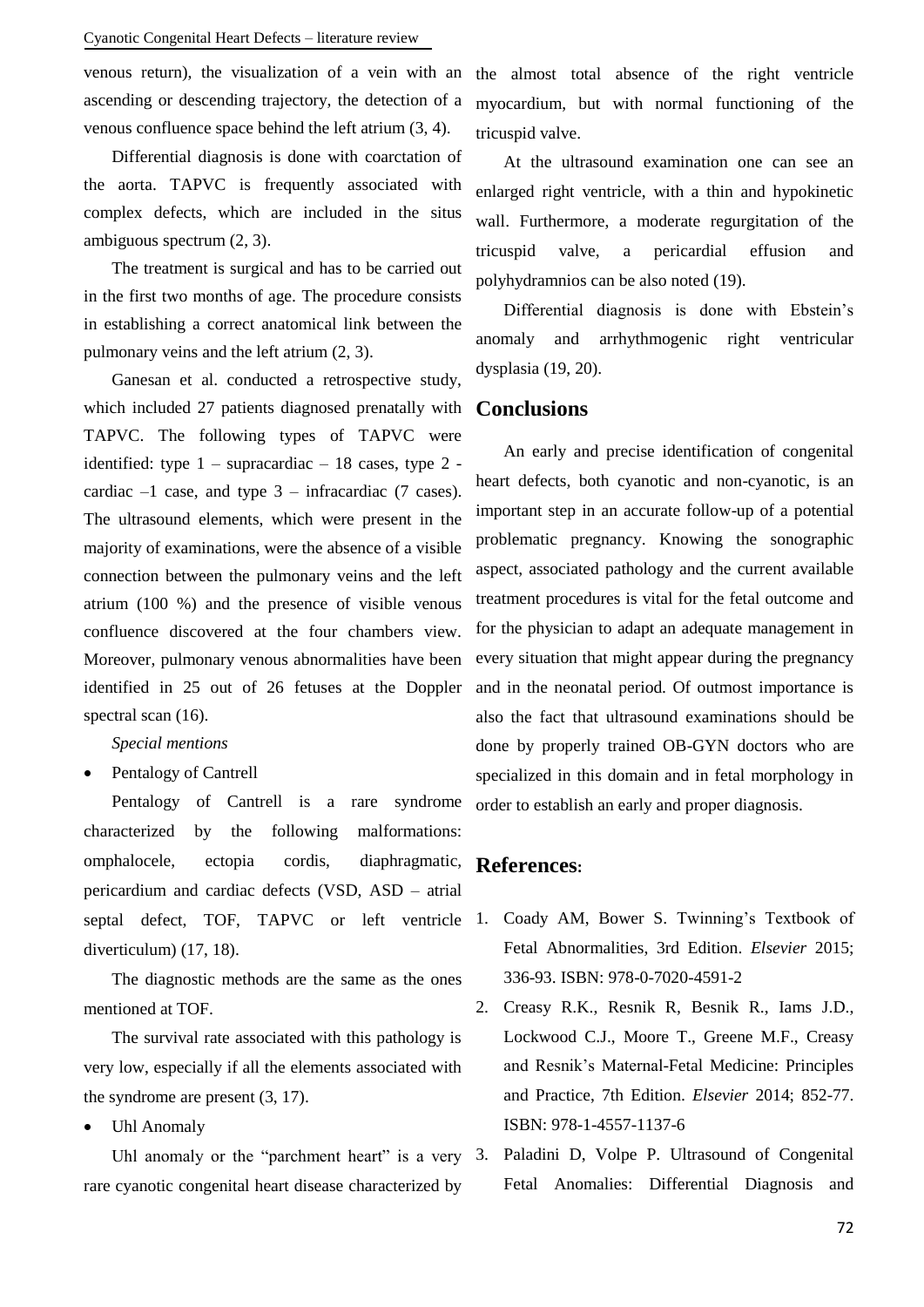Prognostic Indicators, Second Edition. *CRC Press* 2014; 312-515. ISBN: 9781466598966, <https://doi.org/10.1201/b16779>

- 4. Kline-Fath B, Bahado-Singh R, Bulas D, Fundamental and Advanced Fetal Imaging Ultrasound and MRI, *Wolters Kluver* 2015; 540- 73. ISBN: 9781451175837
- 5. Tongsong T, Sittiwangkul R, Chanprapaph P, Sirichotiyakul S. Prenatal Sonographic Diagnosis of Tetralogy of Fallot. *J Clin Ultrasound*. 2005; 33(8): 427-31. PMID: 16240425, <https://doi.org/10.1002/jcu.20147>
- 6. Escribano D, Herraiz I, Granados M, Arbues J, 13. Kim N, Friedberg MK, Silverman NH. Diagnosis Mendoza A, Galindo A. Tetralogy of Fallot: prediction of outcome in the mid-second trimester of pregnancy. *Prenat Diagn*. 2011; 31(12): 1126-33. PMID: 21928295, 14. Hartge DR, Niemeyer L, Axt-Fliedner R, Krapp <https://doi.org/10.1002/pd.2844>
- 7. Bhat AH, Kehl DW, Tacy TA, Moon-Grady AJ, Hornberger LK. Diagnosis of Tetralogy of Fallot and Its Variants in the Late First and Early Second Trimester: Details of Initial Assessment and Comparison with Later Fetal Diagnosis. *Echocardiography.* 2013; 30(1): PMID: 22963380, [https://doi.org/10.1111/j.1540-](https://doi.org/10.1111/j.1540-8175.2012.01798.x) [8175.2012.01798.x](https://doi.org/10.1111/j.1540-8175.2012.01798.x)
- 8. Squarcia U, Macchi C. Transposition of the great arteries. *Curr Opin Pediatr*. 2011; <https://doi.org/10.1097/MOP.0b013e32834aa551>
- 9. Bertagna F, Rakza T, Vaksmann G, Ramdane-Sebbane N, Devisme L, Storme L, Francart C, Vaast P, Houfflin-Debarge V. Transposition of the great arteries: factors influencing prenatal PMID: 24532355,<https://doi.org/10.1002/pd.4343>
- 10. Demos TC, Posniak HV, Pierce KL, Olson MC, Muscato M. Venous anomalies of the thorax. *AJR*

*Am J Roentgenol*. 2004; 182(5): 1139-50. PMID: 15100109, https://doi.org[/10.2214/ajr.182.5.1821139](https://doi.org/10.2214/ajr.182.5.1821139)

- 11. Perloff JK, Marelli A. Perloff's Clinical Recognition of Congenital Heart Disease, 6th Edition. *Elsevier* 2012; 414-576. ISBN: 978-1- 4377-1618-4
- 12. Swanson TM, Selamet Tierney ES, Tworetzky W, Pigula F, McElhinney DB. Truncus Arteriosus: Diagnostic Accuracy, Outcomes, and Impact of Prenatal Diagnosis. *Pediatr Cardiol*. 2009; 30(3): 256-61. PMID: 19015910, <https://doi.org/10.1007/s00246-008-9328-7>
- and prognosis of fetuses with double outlet right ventricle. *Prenat Diagn*. 2006; 26(8): 740-5. PMID: 16807954,<https://doi.org/10.1002/pd.1500>
- M, Gembruch U, Germer U, Weichert J. Prenatal detection and postnatal management of double outlet right ventricle (DORV) in 21 singleton pregnancies. *J Matern Fetal Neonatal Med*. 2012; 25(1): 58-63. PMID: 21410422, <https://doi.org/10.3109/14767058.2011.561387>
- 15. Gedikbasi A, Oztarhan K, Gul A, Sargin A, Ceylan Y. Diagnosis and Prognosis in Double-Outlet Right Ventricle. *Am J Perinatol*. 2008; 25(7): 427-34. PMID: 18720325, <https://doi.org/10.1055/s-0028-1083840>
- 23(5): 518-22. PMID: 21849902, 16. Ganesan S, Brook MM, Silverman NH, Moon-Grady AJ. Prenatal findings in total anomalous pulmonary venous return: a diagnostic road map starts with obstetric screening views. *J Ultrasound Med*. 2014; 33(7): 1193-207. PMID: 24958406, <https://doi.org/10.7863/ultra.33.7.1193>
- diagnosis. *Prenat Diagn*. 2014; 34(6): 534-7. 17. Kheir AEM, Bakhiet EA, Elhag SMM, Karrar MZ. Pentalogy of Cantrell: case report and review of the literature. *Sudan J Paediatr*. 2014; 14(1): 85–88. PMCID: PMC4949922